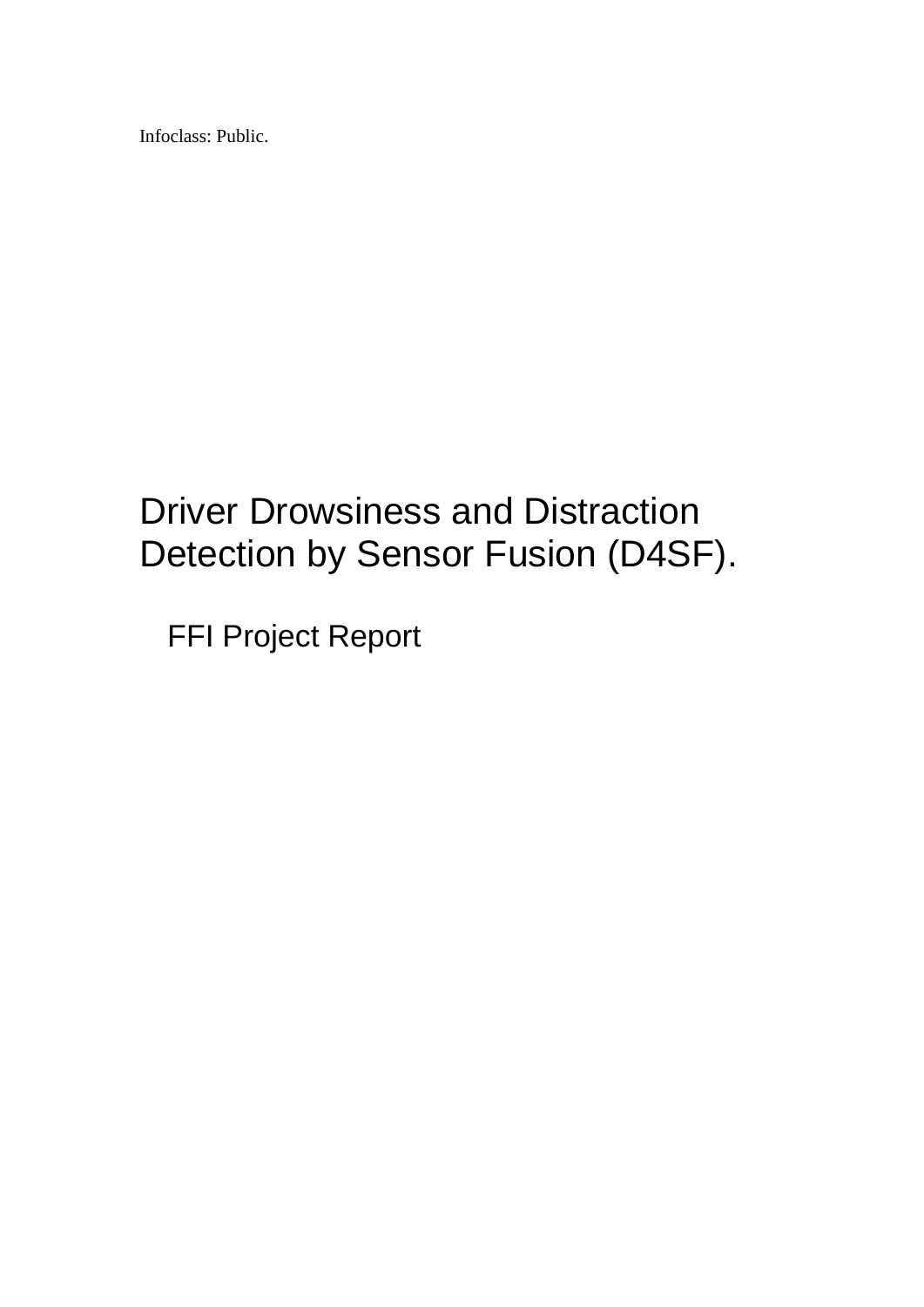Project Partners:



- Title of the report: Driver Drowsiness and Distraction Detection by Sensor Fusion (D4SF).
- Authors: Arne Nåbo, Saab Automobile AB, Johan Karlsson and Benny Nilsson, Autoliv Development AB and Anna Anund, VTI.

Project reference number: 2009-00047.

Publication date: 2010-03-15. Issue 1.

Contact person: Arne Nåbo.

Project responsible: Autoliv Development AB.

### **Table of contents**

### **Summary Sammanfattning**

| 8. |  |
|----|--|
|    |  |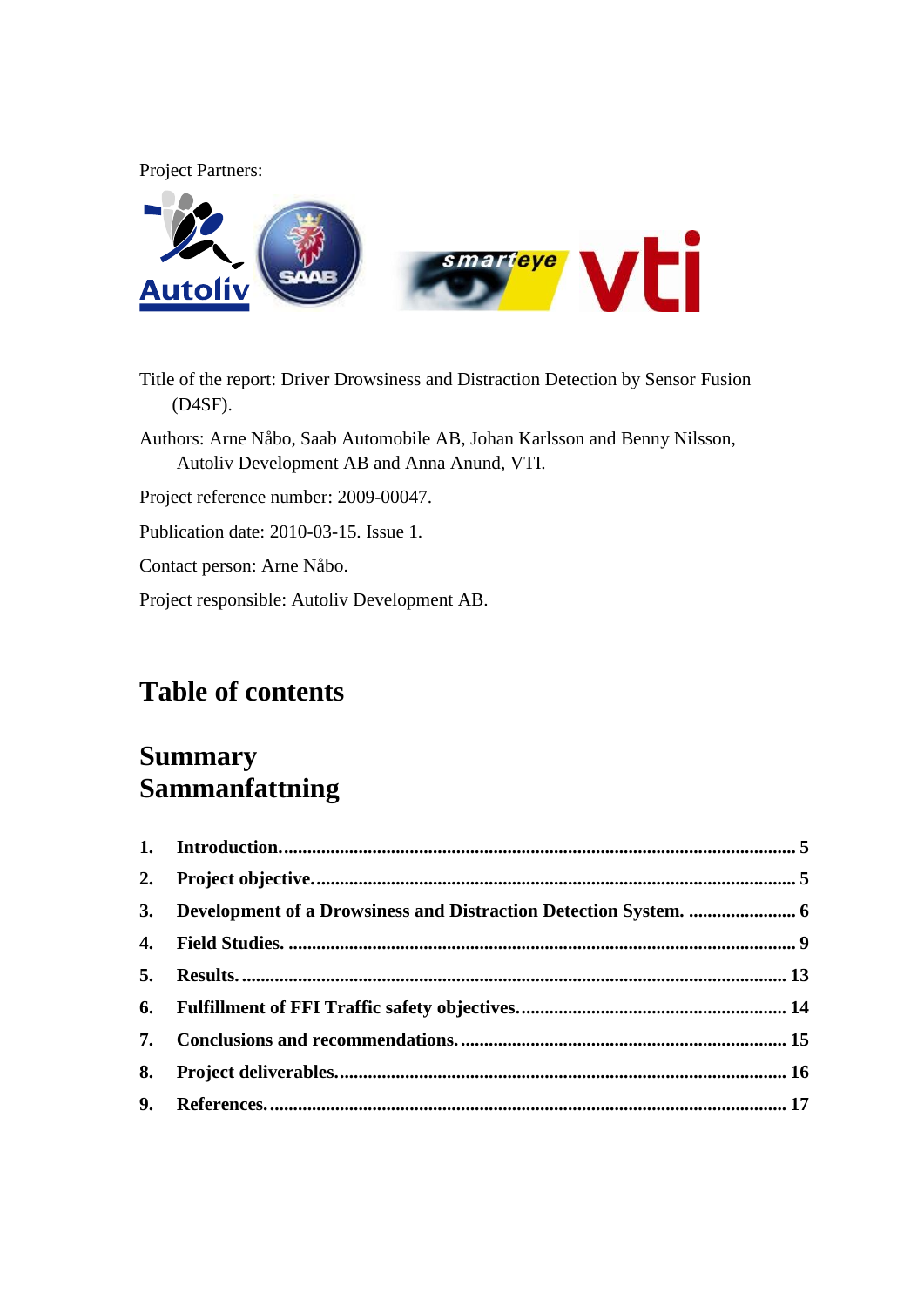### **SUMMARY**

Loss of control is a fact if the driver diverts from the driving task for just a few seconds. A continuous attention to driving is a must in order to drive in a safe way. But it is also known that humans are easily being distracted or drowsy. These traffic safety problems have received lot of attention lately. Several recent studies indicates that about 10-20 % of all accidents are likely sleepiness-related, and distraction has been a contributing factor of up to 78-80% of all accidents and incidents.

The project aim was to contribute to traffic safety by promoting an alert and attentive driver by technical means in the vehicle.

A vehicle was equipped with a system for detection of visual inattention and sleepiness. The main sensors in this system were two cameras; one looking at the driver"s head- and eye behavior for physiological signs of distraction and sleepiness and one looking forward at the road to see the effect of these on driving behavior. The objective was to get a more robust detection of visual inattention and sleepiness than if only one sensor was used. This was the interpretation of "sensor fusion". The vehicle also had a warning system to bring the driver back to attentive driving and to prompt a sleepy driver to take relevant countermeasures.

Tests of the system took place on real roads. The reason for this was to have as much similarity as possible to real driving conditions.

A total of 43 drivers participated in field studies of sleepy drivers. Each driver drove during the day, evening and night, each time for approximately 90 minutes. Subjective sleepiness was assessed every 5 minutes using the Karolinska Sleepiness Scale (KSS). Physiological sleepiness was continuously measured using EEG, EMG and EOG recordings.

Best drowsiness detection performance was by using a combination of long eye blinks, head pitch and time-of-day. Adding either the steering- or lane tracker data did not give any clear performance benefit.

The distraction detection performance was very dependent on a good driver monitoring system. Although data treatment did help overcome some of its shortcomings, an improved capability to track eye movements would mean a lot to the overall performance. However, when the driver monitoring system worked well (as it did on several drivers) the detection worked fine and with very few false detections.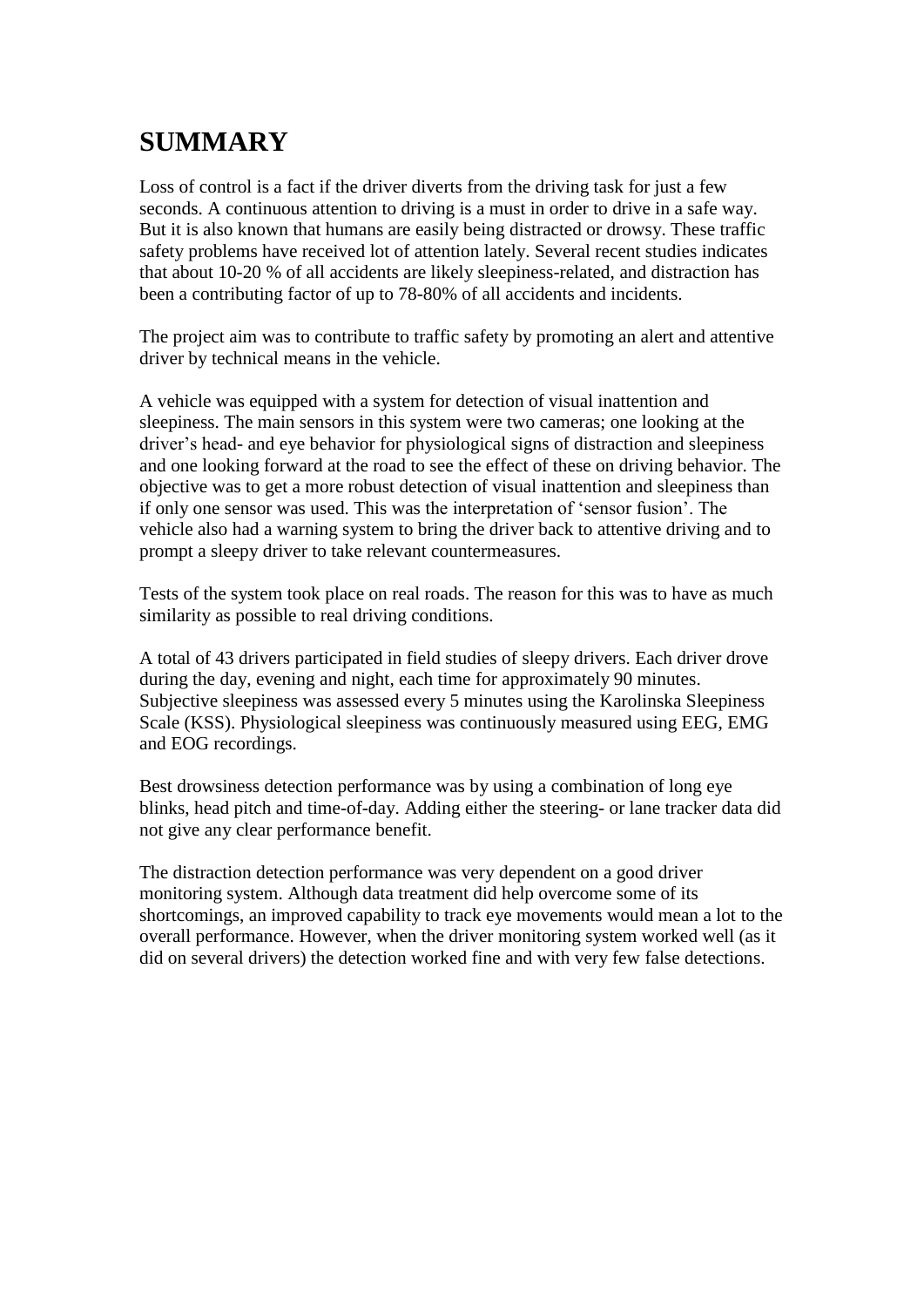### **SAMMANFATTNING**

För en säker körning måste föraren ha en kontinuerlig uppmärksamhet på vägen. Ett par sekunders distraktion kan annars medföra att föraren förlorar kontrollen. Samtidigt är också känt att människan har svårt att hålla koncentrationen uppe under en längre tid och här är distraktion och sömnighet kända fenomen. Dessa trafiksäkerhetsproblem har den senaste tiden fått mycket uppmärksamhet. Ett flertal nyligen genomförda studier pekar på att ungefär 10-20% av alla olyckor sannolikt är sömnrelaterade, och att distraktion har varit en bidragande faktor i upp till 78-80% av alla incidenter och olyckor.

Projektets syfte var att bidra till trafiksäkerhet genom att hålla föraren uppmärksam och alert med hjälp av ett tekniskt system.

En bil utrustades med ett system för detektion av visuell ouppmärksamhet och sömnighet hos föraren. De två viktigaste sensorerna i detta system var två kameror; en riktad mot förarens huvud och ansikte för att se fysiologiska tecken på distraktion och sömn, och en riktad mot vägen framför bilen för att se effekter av distraktion och sömn på körbeteendet. Målet med detta var att få en mer robust detektion av visuell ouppmärksamhet och sömnighet än om bara en sensor används. Detta var förklaringen av begreppet "sensor fusion". Bilen var även utrustad med ett varningssystem för att få föraren tillbaks i uppmärksam körning och en sömnig förare att vidta nödvändiga åtgärder.

Systemet testades i verklig trafik för att få så stor överensstämmelse med verkliga körförhållanden som möjligt.

43 förare deltog i fältstudier inriktade mot sömnighet. Varje förare körde tre pass, ett på dagen, ett på kvällen och ett på natten. Varje pass tog c:a 90 minuter. Subjektiv sömnighet utvärderades var 5:e minut med hjälp av Karolinska sömnighetsskalan (KSS) och fysiologisk sömnighet analyserades från inspelningar av EEG, EMG och EOG.

Det som gav den bästa detektionen av sömnighet var att analysera en kombination av långa blinkningar tillsammans med huvudnickning och tid på dygnet. Att även använda data från rattaktivitet eller position på vägen gav inget klart bidrag.

Vad gäller detektion av distraktion så var den mycket beroende av hög prestanda på sensorn (kamerasystemet). Även om viss signalbehandling lindrade en del av de tillkortakommanden som fanns hos sensorn så skulle en ökad prestanda vad gäller ögonrörelsemätning betyda mycket för detektionen av distraktion. För de förare där sensorn fungerade bra (som det gjorde för flertalet förare) så uppvisade distraktionsdetektionen bra prestanda med mycket få falsklarm.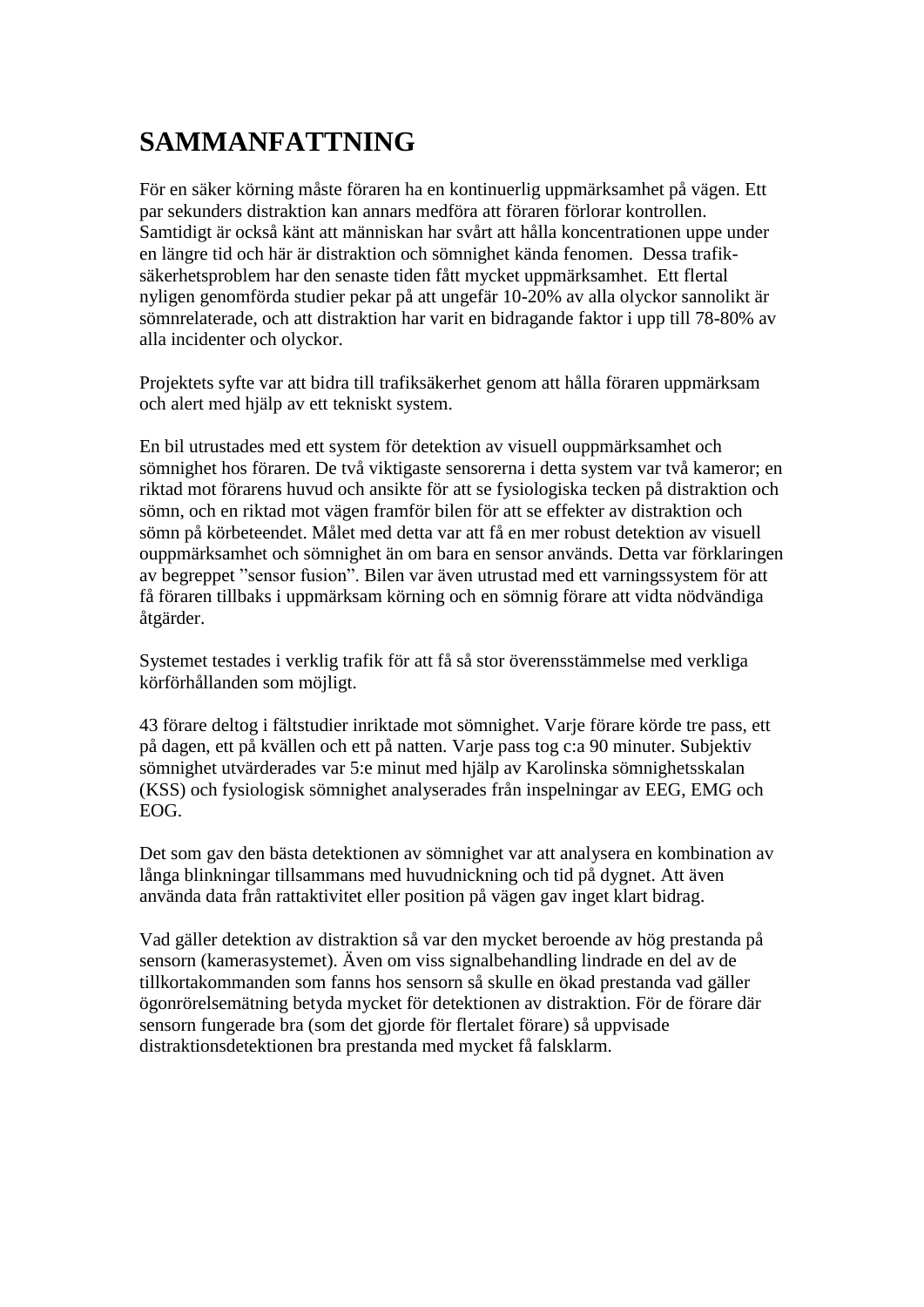### <span id="page-4-0"></span>**1. Introduction.**

Loss of control is a fact if the driver diverts from the driving task for just a few seconds. A continuous attention to driving is a must in order to drive in a safe way. But it is also known that humans are easily being distracted or drowsy. These traffic safety problems have received lot of attention lately.

Epidemiological studies based on self-reporting or in-depth crash investigations indicate that about 10-20% of all crashes are likely sleepiness-related (Horne and Reyner, 1995, Maycock, 1997, Stutts et al., 1999, Stutts et al., 2003). It has also been demonstrated in post-crash interviews that night driving, prior night sleep of less than five hours, and sleepiness level before the crash are major predictors of the risk of being involved in a road crash (Connor et al., 2002). In addition, distraction has been a contributing factor of up to 78-80% of all crashes and incidents (Klauer et al., 2006).

This research area has previously been addressed in the IVSS program (Intelligent Vehicle Safety Systems) in the projects "*DROWSI – Drowsiness intervention*" and "*Driver attention – dealing with drowsiness and distraction*". This project has taken the learning from these in order to further explore the phenomena of drowsiness and distraction, and to find appropriate countermeasures.

# <span id="page-4-1"></span>**2. Project objective.**

This research projects aim was to contribute to traffic safety by supporting a driver in order to be awake and attentive by technical means in the vehicle.

The main objectives were to a) build a system capable of detecting the driver's status regarding drowsiness and distraction, b) install this system in a real vehicle and c) execute field test in order to get valid data in real driving conditions.

The hypothesis was that using data from multiple sensors would lead to a more accurate and robust diagnosis of the drivers status than using just a single sensor. Finally, the project evaluated different approaches on how this data should be used together (here called "sensor fusion") in order to reach the best result.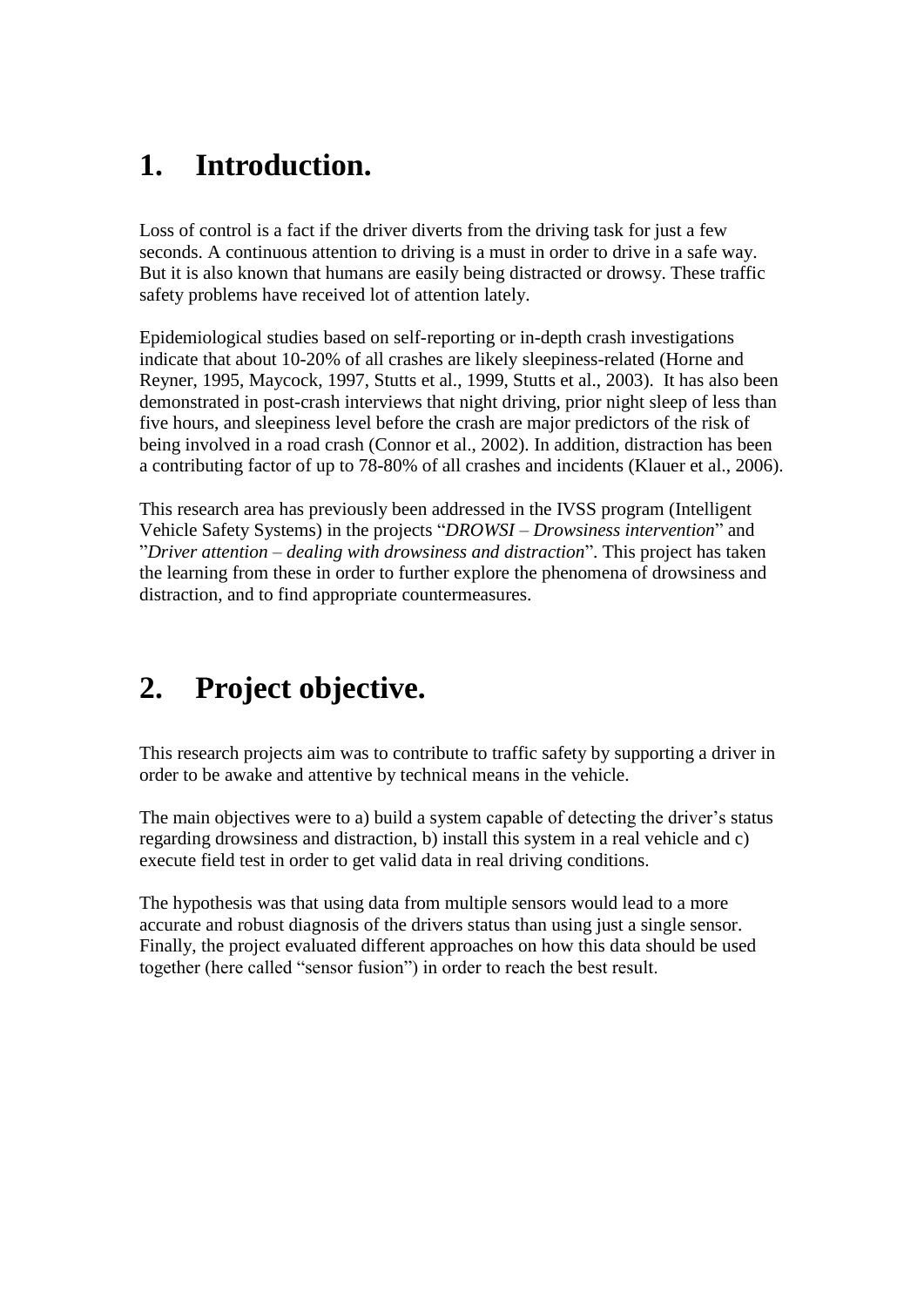# <span id="page-5-0"></span>**3. Development of a Drowsiness and Distraction Detection System.**

#### Sensor set up.

A vehicle (Saab 9-3 Sedan) was equipped with sensors able to deliver data relevant for detection of drowsiness and distraction. The main sensors were;

- a) A driver monitoring system (Smart Eye AntiSleep) consisting of a camera tracking the drivers head- and eye movements.
- b) Forward looking cameras mounted inside the windscreen (MobilEye lane tracker and Autoliv SVS) tracking road markings.
- c) Steering wheel grip sensor (From I.V.S.) measuring the drivers" grip force on the steering wheel rim. (Reported in a separate project).
- d) Precision steering wheel angle sensor, an optical encoder with a resulting resolution of about 70 increments per degree.

The system (hereafter called D4SF system) was also making use of data already available through the vehicles own information system (CANdata), such as vehicle speed, steering wheel angle, yaw rate, etc.



*Figure 1. Description of the D4SF system functional concept. Data from the different sensors is fused together in order to reach diagnosis of drowsiness and distraction. The warning system consists of a warning strategy and a HMI.*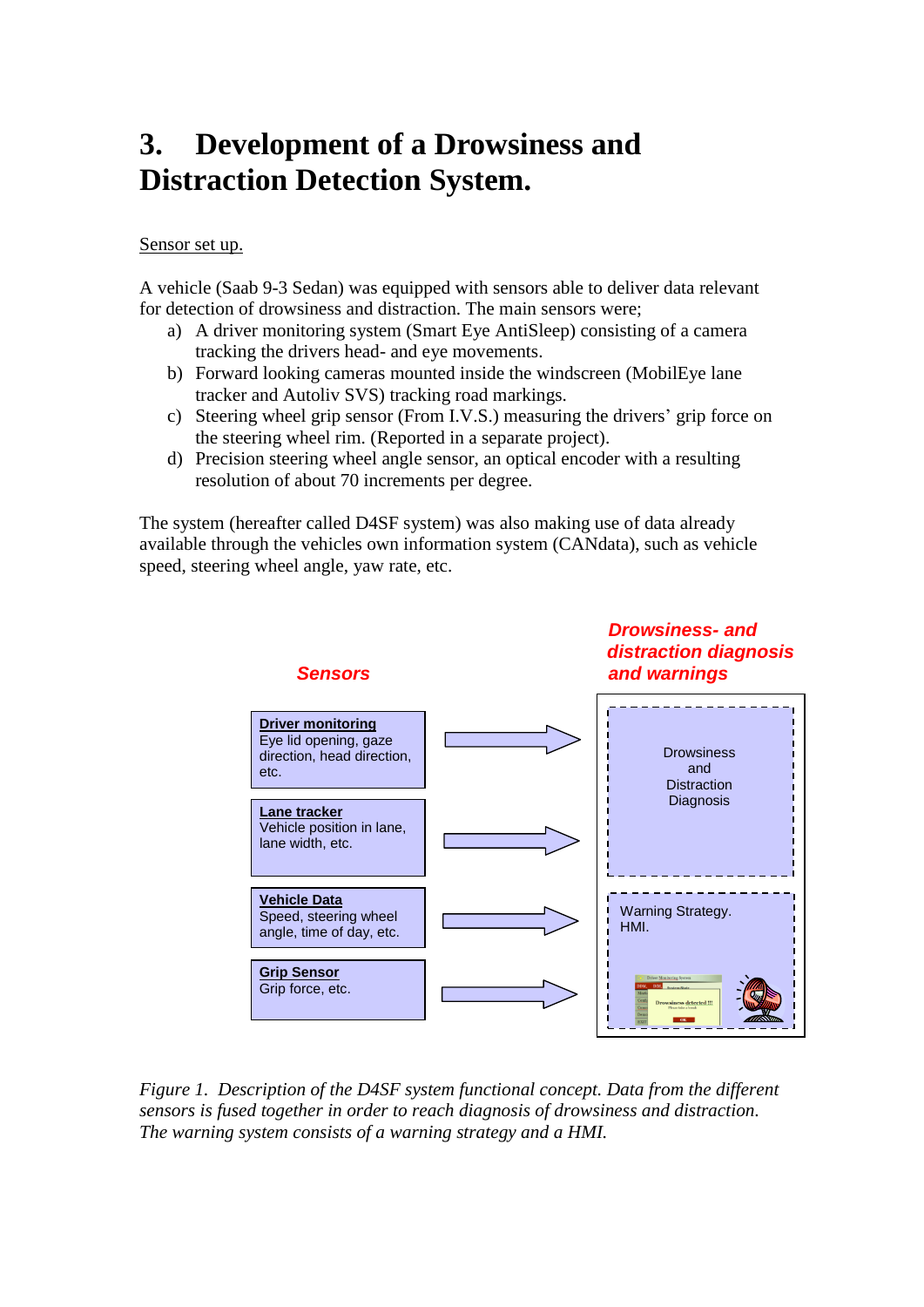

 $\overline{\times}$ 

*Figure 2. Location of- and output from the Smart Eye AntiSleep, as well as the cabin camera.*



*Figure 3. Location of- and output from one of the forward looking cameras.*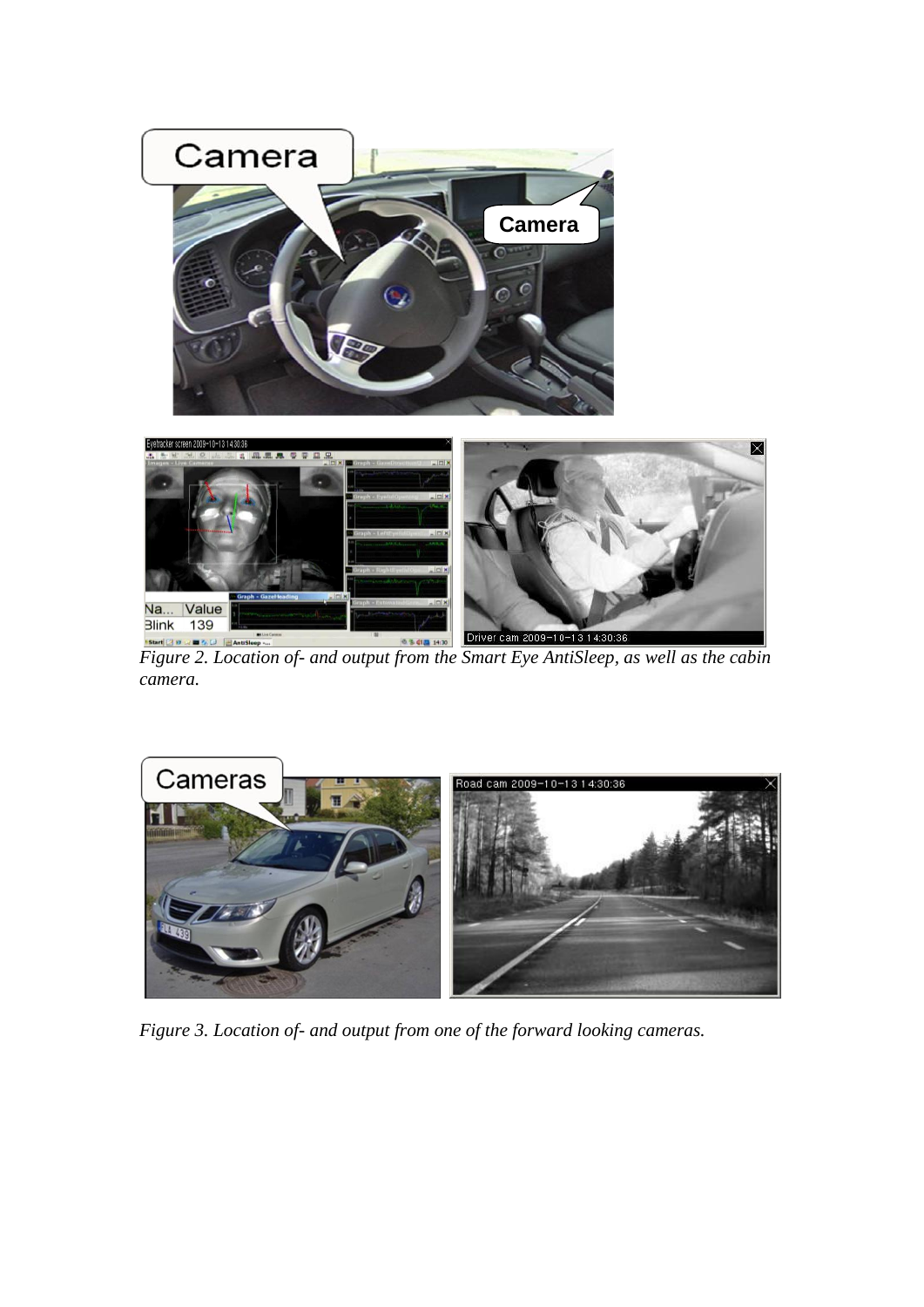#### Drowsiness indicators.

Next step was to develop indicators of drowsiness. These indicators could consider physiological signs or driving behavioral signs of a driver being drowsy. The indicators developed and used in this work for drowsiness were;

- a) Long blink indicator: Average of blink duration.
- b) Lane tracker indicator: Vehicle position variability.
- c) Steering variability: Steering wheel position variability.
- d) Head pitch indicator: Variability in head pitch.
- e) Three-process model: The Three-process model, here taking only the time-ofday as input to the algorithms.

The three process model is a mathematical model for predicting sleepiness based on previous sleep patterns and a standardized circadian rhythm. (Åkerstedt 2004). In this implementation, information about previous sleep was omitted. Variability in driving performance indicators were calculated using Sandberg´s generic variability indicator (Sandberg, 2008).

#### Sensor fusion.

As a final step in the drowsiness detection procedure, the "sensor fusion" part, a Support Vector Machine (SVM) was trained to classify combinations of indicator values as "drowsy" or "non-drowsy" using real data and KSS drowsiness values from the field tests. SVM is a supervised learning method using pre-annotated data to create a model for classification. With the help of SVM"s it is possible to fuse information from several sensors into the classifier to achieve better performance.



*Figure 4. Drowsiness classification using Support Vector Machines as a method.*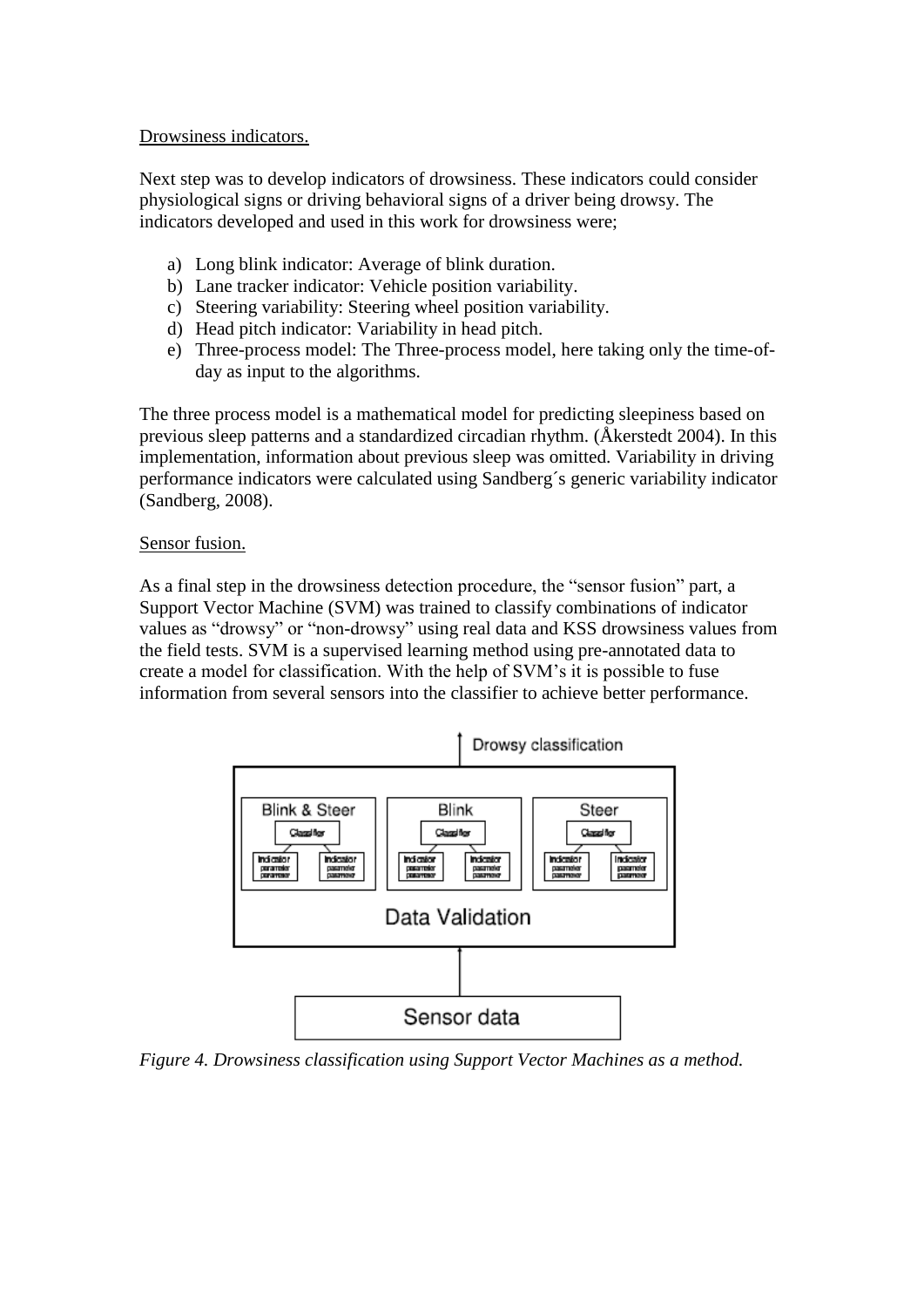#### Distraction indicator.

The indicator for distraction was based on "eyes-off-road". When the driver had been visually inattentive (not looking at the road ahead) for a period of time, he/she was classified as distracted. The indicator used data from both eye gaze- and head behavior, and their time history in order to make the final diagnosis. The distraction indicator was mainly developed in the Saab Driving Simulator where the work could be done efficiently in a controllable and safe environment.

#### Driver warnings.

The vehicle was equipped with a number of actuators in order to explore what modalities were suitable to use as driver warnings. A visual warning was presented on top of the instrument panel and text messages and/or symbols were presented on a screen mounted in the center of the vehicle. Audible warnings could be presented as tones or speech. Tactile warnings could be presented as vibrations through the seat or the seat belt.



*Figure 5. a) Visual warning on top of the instrument panel consisting of flashing red LED:s. b) Messages presented on a screen located in the center of the vehicle.*

The warning actuators were controlled by a warning management system. The purpose of this system was to inhibit warnings that could be experienced as inappropriate or redundant.

# <span id="page-8-0"></span>**4. Field Studies.**

Field testing was conducted for various purposes. These were the main test activities:

- Initial testing: A first experiment with the aim to collect raw data on driver's head- and eye behavior and driving behavior in different stages of sleepiness. The data was used to work with the performance from each sensor, but also as a starting point for designing the sensor fusion system.
- Data collection for algorithm development (called experiment I and experiment II). The experiments included measurement of driver physiological such as EEG, EOG and ECG, used for ground truth when looking into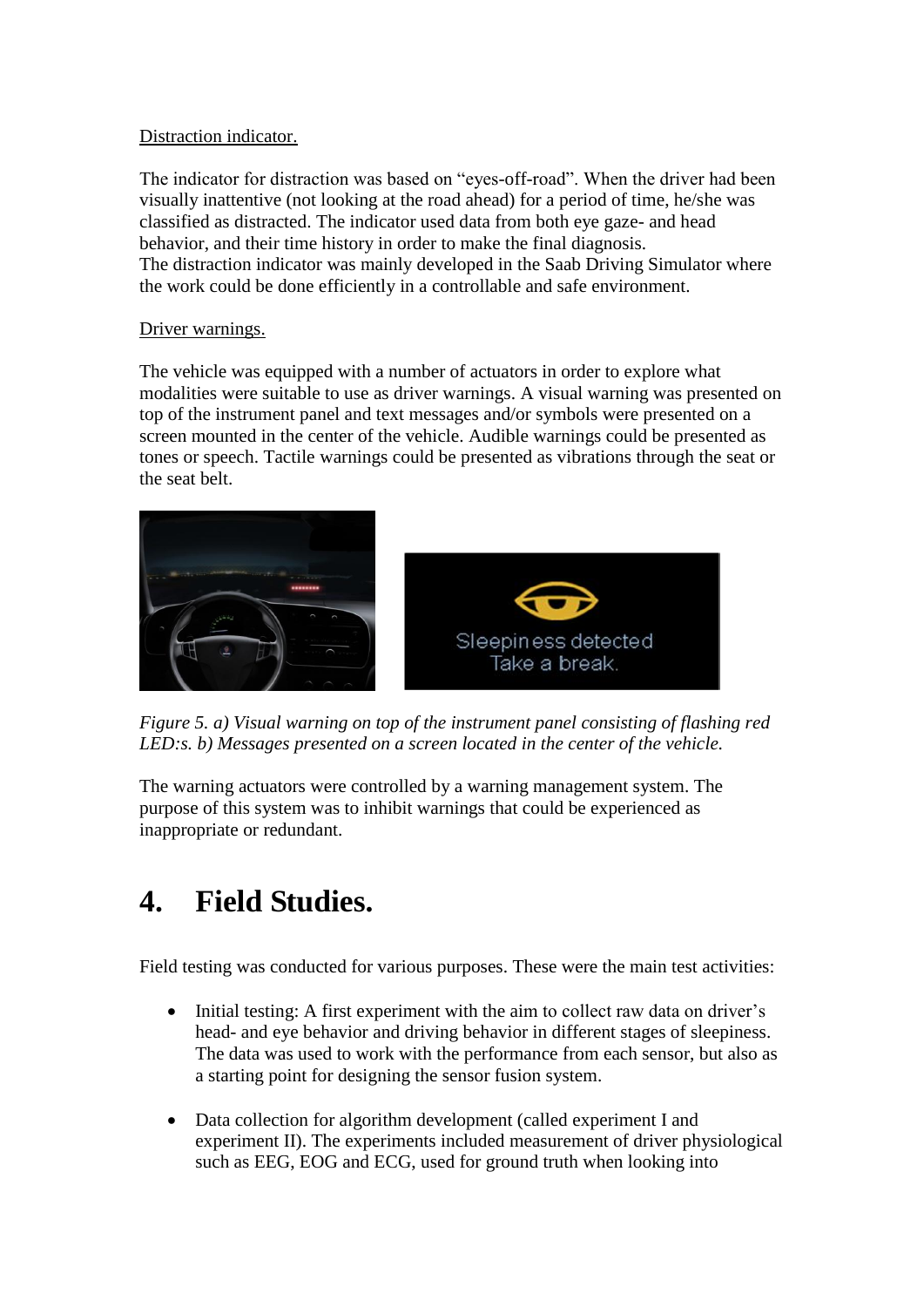sensitivity and specificity. Two such tests have been done; one with 21 participants and another with 22 participants.

- System design testing: During the development of the sensor fusion system there were "engineering tests", where the functionality of the system was tested as the development progress. Special focus was on the distraction detection.
- Validation: There were extensive experiments with the D4SF system in full operation, including warnings. Drivers were employees at Autoliv and Saab, which used the vehicle for business trips or commuting.

The aim with the experiments was to collect data from alert and sleepy drivers, using all available sensors and for all algorithms at the same time. The data from experiment I (spring 2009) was used for further development of the sleepiness fusion algorithms before the start of experiment II (autumn 2009). The data from experiment II was used for validation of the system including fusion of sensors, and even further development of the drowsiness detection.

The data collection was based on a dose – response design in order to make sure to obtain data from each driver, during different levels of sleepiness and different time of the day. This was true for both experiment I and experiment II. The only major difference between the two experiments was that the driving time was extended with about 15 minutes per driver during experiment II.



*Figure 6. The experimental vehicle with sign (Mätning= data collection in progress)*

#### Procedure.

In the front seat was a test leader responsible for the dual command but also for the capture of the KSS values (Karolinska Sleepiness Score, see fig. x) manually (only used as a backup). The participants were prompted to report KSS every 5 minutes when the word "Sömnig?" (Sleepy?) appeared on a touch screen positioned to the right of the driver. Beneath this, there was an abbreviated version of the KSS scale, to aid the drivers' assessments. When the prompting screen was not visible, the screen was entirely empty in experiment I, while in experiment II, there was a small digital clock in the lower right corner, replicating the function of the original clock in the car, which was partially covered by the display.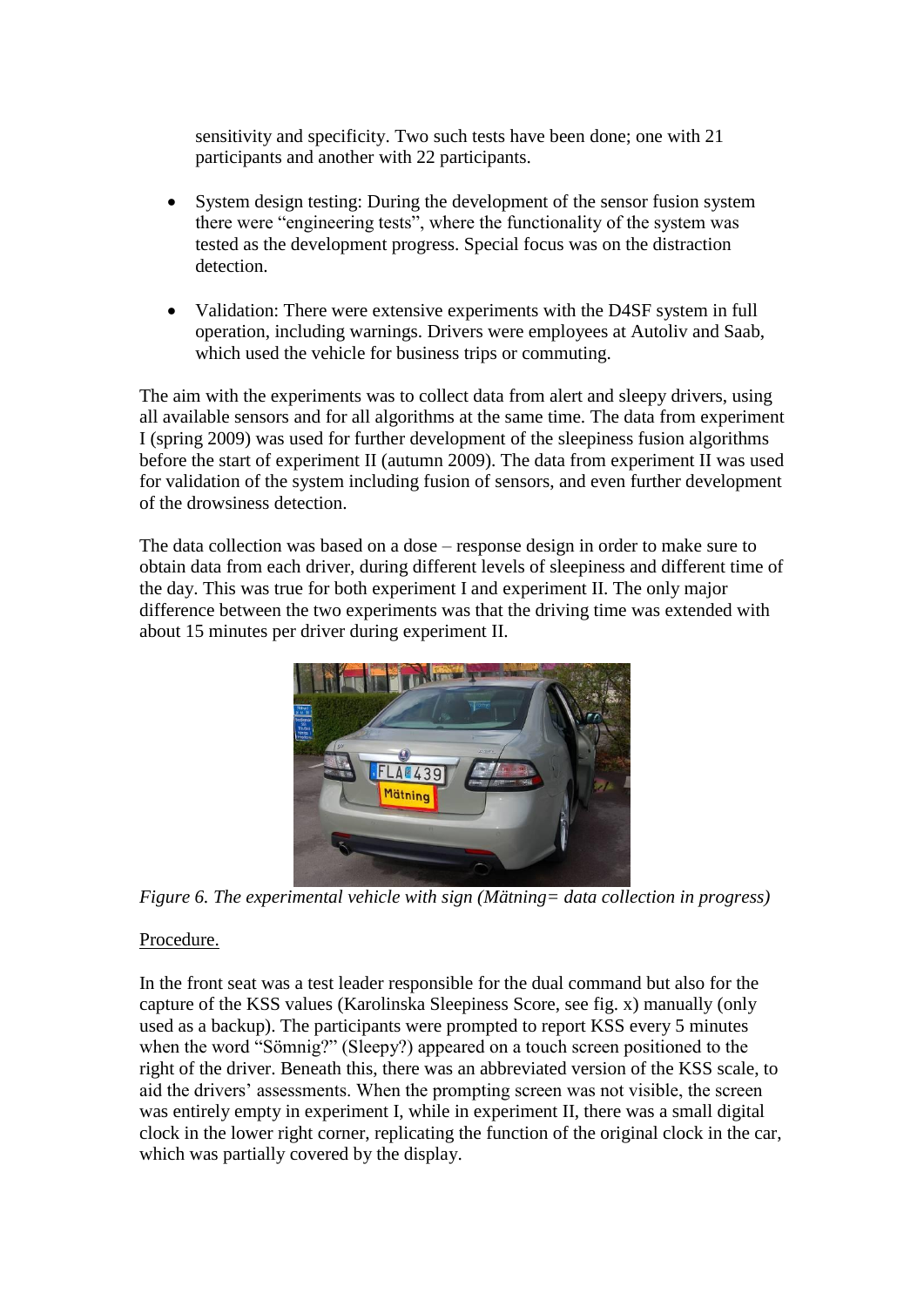

*Figure 7. The screen prompting the driver to report KSS (Karolinska Sleepiness Score). Daytime and nighttime appearance.*

There was also a test leader in the back seat responsible for the data acquisition system and for recording of the KSS. Two displays were present in the back seat: a touch screen used to control the data acquisition and enter KSS and ORS data, or annotate specific events like overtaking. The second screen was displaying the Smart Eye system and made it possible for the test leader to keep track of changes in eye lid behavior (see figure 2).

#### Experiment design.

The experiment design was a repeated measure design, with an underlying idea of dose – response regarding circadian and sleep/wake components. In total 15 experiment days (24 hours) were performed, 7 days for experiment I and 8 days for experiment II. Two participants who were scheduled to participate in experiment II had to decline for personal reasons. Each 24 hours 3 participants were involved.

For experiment I in total 21 participants was recruited. For experiment II in total 22 participants were recruited and fulfilled the experiment. For both experiments there was an equal distribution for sex. In experiment I the average age was 44.8 years old (sd 7.8) and in experiment II it was 45 years old (sd 8.2).

For both experiments the participants were recruited with help of a random sample from the National register of vehicle owners. One inclusion criteria was that they should be in the age range of 30-60 years old and had a driving experience of more than 5000 km last year. Participants received a compensation of 3000 SEK.

All participants had a pre-visit at the laboratory. They filled out a background questionnaire and signed an agreement of confidentiality. The driver also filled out an informed consent form.

This experiment was based on the governmental approval (N2007/5326/TR), and ethical approval done earlier (EPN:142-07). An extra ethical approval was sent to Regional etikprövningsnämnd (2009-03-22) and accepted (EPN 142-07 T34-09).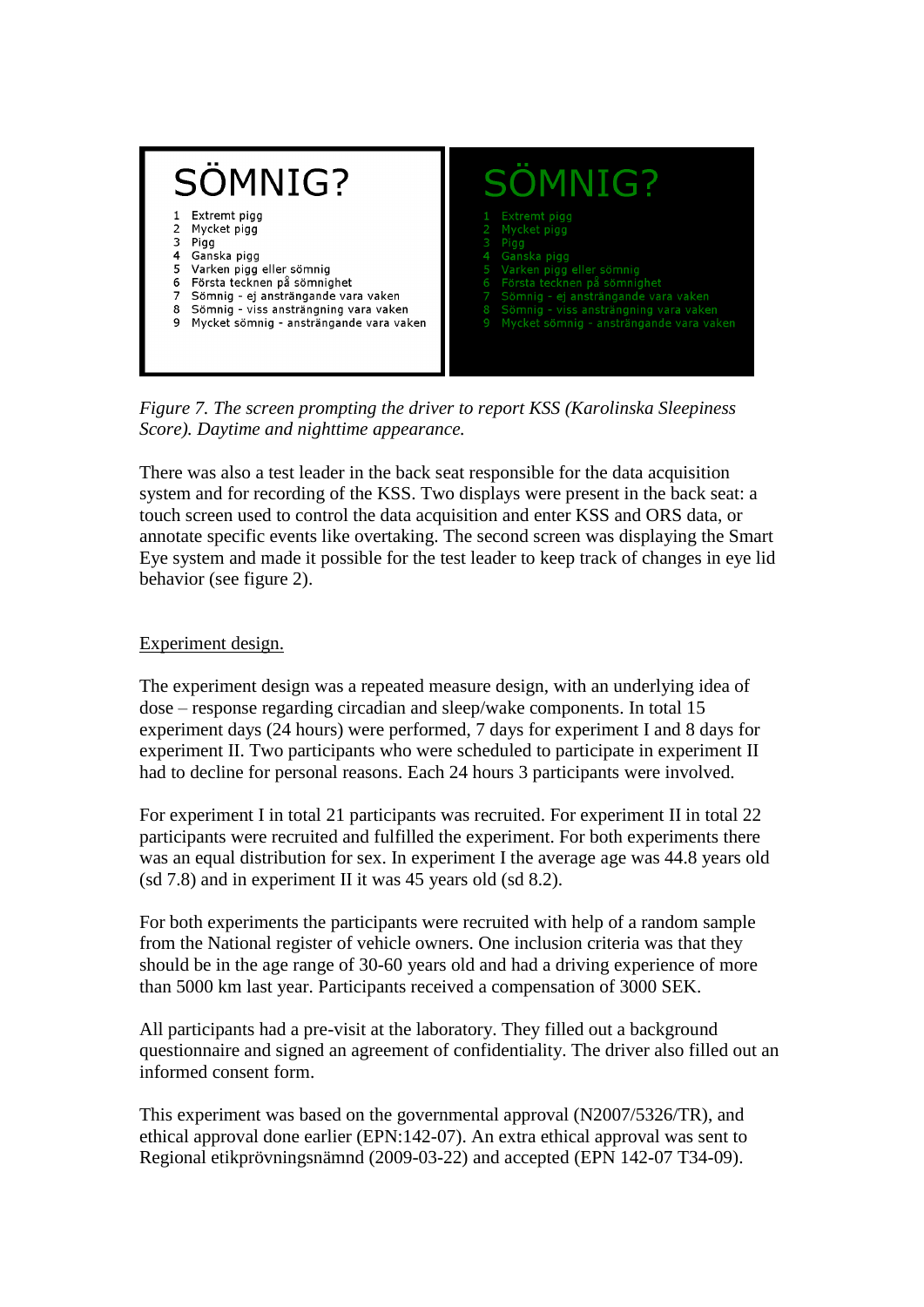At the experimental day the participants drove 3 times during a 24 hour period. They stayed at VTI the time between driving sessions. They were instructed to maintain a sleep/wake pattern for the three days before the test, in order to minimize confounding. The participants used the Karolinska sleepiness score (KSS) during the test. In order to be well trained the KSS was instructed during a pre-test visit at VTI. The drivers were also encouraged to practice at home. At the arrival for the test day the subjects were trained once more and it was underlined that they should report KSS once each 5th minute and that score should represent an average of how they have been feeling the past 5 minutes.

Data collection during field experiments.

Data were collected in several ways:

- Pre-driving questionnaire  $\Box$
- Post-driving questionnaires  $\Box$
- $\Box$ KSS-ratings
- $\Box$ ORS-ratings (observer rating scale, only Experiment I)
- $\Box$ Physiological data (EEG, EOG, EMG and ECG)
- Smart Eye AntiSleep  $\Box$
- $\Box$ Vehicle data
- $\Box$ Video recordings





*Figure 8. EEG, EOG and EMG electrode positions*

The physiological data was send to Stressforskningsinstitutet for artefact treatment, spectral analysis and scoring of Karolinska sleepiness scale (KDS). The KDS is a method that classifies polysomnographic data according to the presence of alpha or theta activity and slow eye movements. The classification is performed in twentysecond epochs, and yields measurements of 0-100%, in steps of 10%, where every 10% represents a two-second period with signs of drowsiness in EEG or EOG data.

Driving behaviour data recorded during the drive was both from internal sensors (CANdata) and external sensors (GPS and Outwards looking camera measurement systems).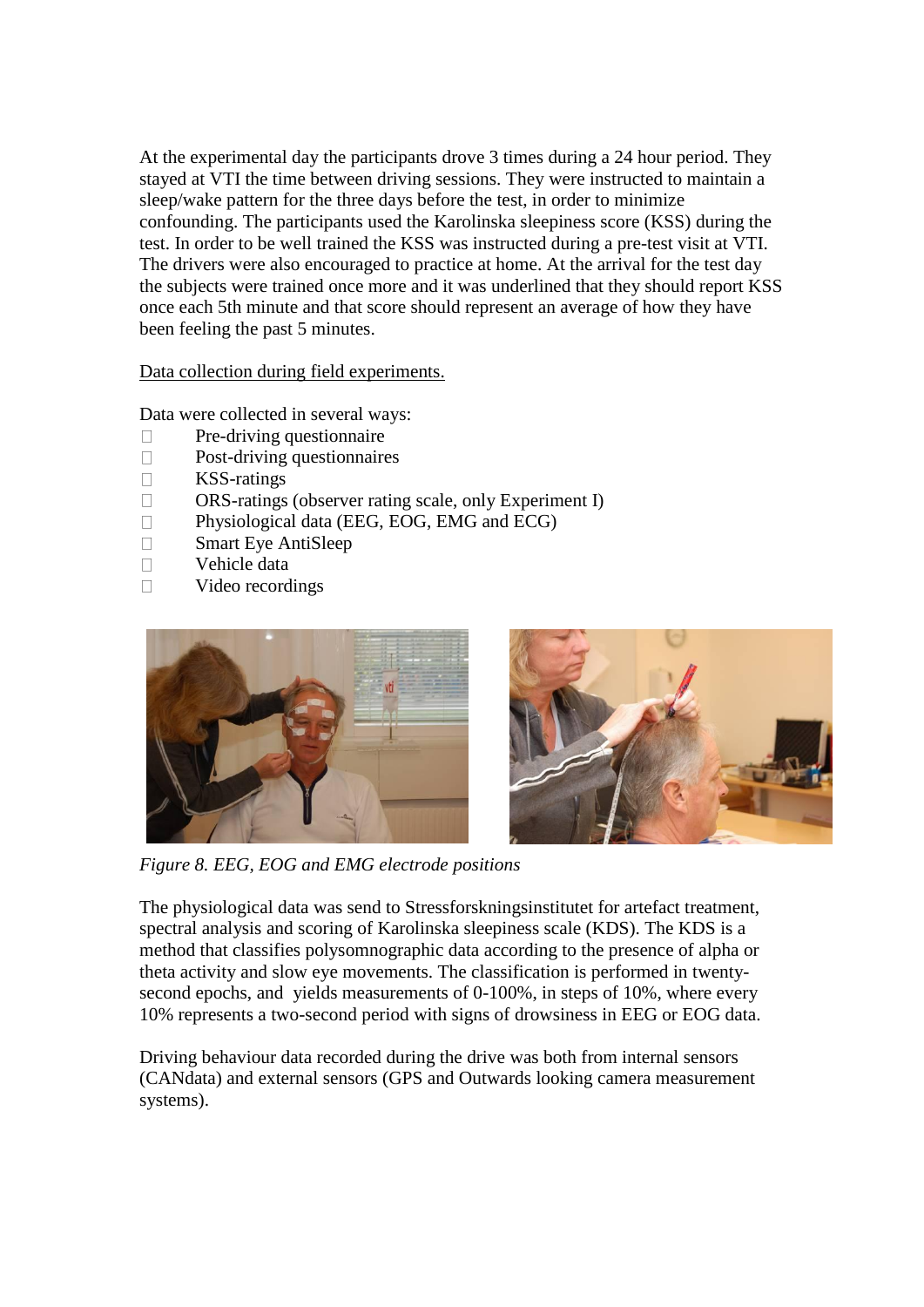#### Mini-Field Operational Test.

Testing was also performed as a "mini FOT" where three Saab employees used the vehicle "as their own" for 4 days. The first two days the warnings were inactive (baseline phase) and the last two the warnings were active (treatment phase). After the test there was a structured interview about the experiences with the system, acceptance and preferences.

### <span id="page-12-0"></span>**5. Results.**

#### Drowsiness detection.

As can be seen in table 1, drowsiness detection performance with a combination of steering wheel and eyelid indicators reached close to 80 %, counting the mean of sensitivity and specificity. Note that test data are completely unseen data, not a subset of training data.

*Table 1. Performance scores from optimization runs for drowsiness detection. AS = indicator based on blink behavior, TPM = Three process model, Steer = indicator based on steering wheel variability.*

|                     | Training data   | Test data |                                 |      |                                         |      |
|---------------------|-----------------|-----------|---------------------------------|------|-----------------------------------------|------|
| Model<br>$AS + TPM$ | Fitness<br>0.79 | 0.64      | Sensitivity Specificity<br>0.94 | 0.81 | Fitness Sensitivity Specificity<br>0.67 | 0.96 |
| $AS + Steer + TPM$  | 0.74            | 0.55      | 0.93                            | 0.8  | 0.65                                    | 0.95 |

It should be noted that this represents the classification results on a forced binary classification, i.e., there is a result expected from the algorithm for each epoch of data which fulfills 'data goodness' criteria such as vehicle speed and sensor data availability. Also note that in this particular case, fitness actually drops when adding the steering wheel variability indicator.

A number of drivers have used the vehicle for business trips etc. during the various stages in the development process, and related their experience of warnings to the development team. There seems to be a trend towards better performance in terms of fewer false alerts and more timely detections of actual drowsiness, but there is no quantitative analysis available to support this observation.

#### Distraction detection.

It is very difficult to do performance testing of distraction in a field test because of lack of "ground truth" data, in particular reference data on 'false negative' are missing. Instead, most of the testing has to be done systematically in a controlled environment. In this project the Saab Driving simulator was used for this purpose. It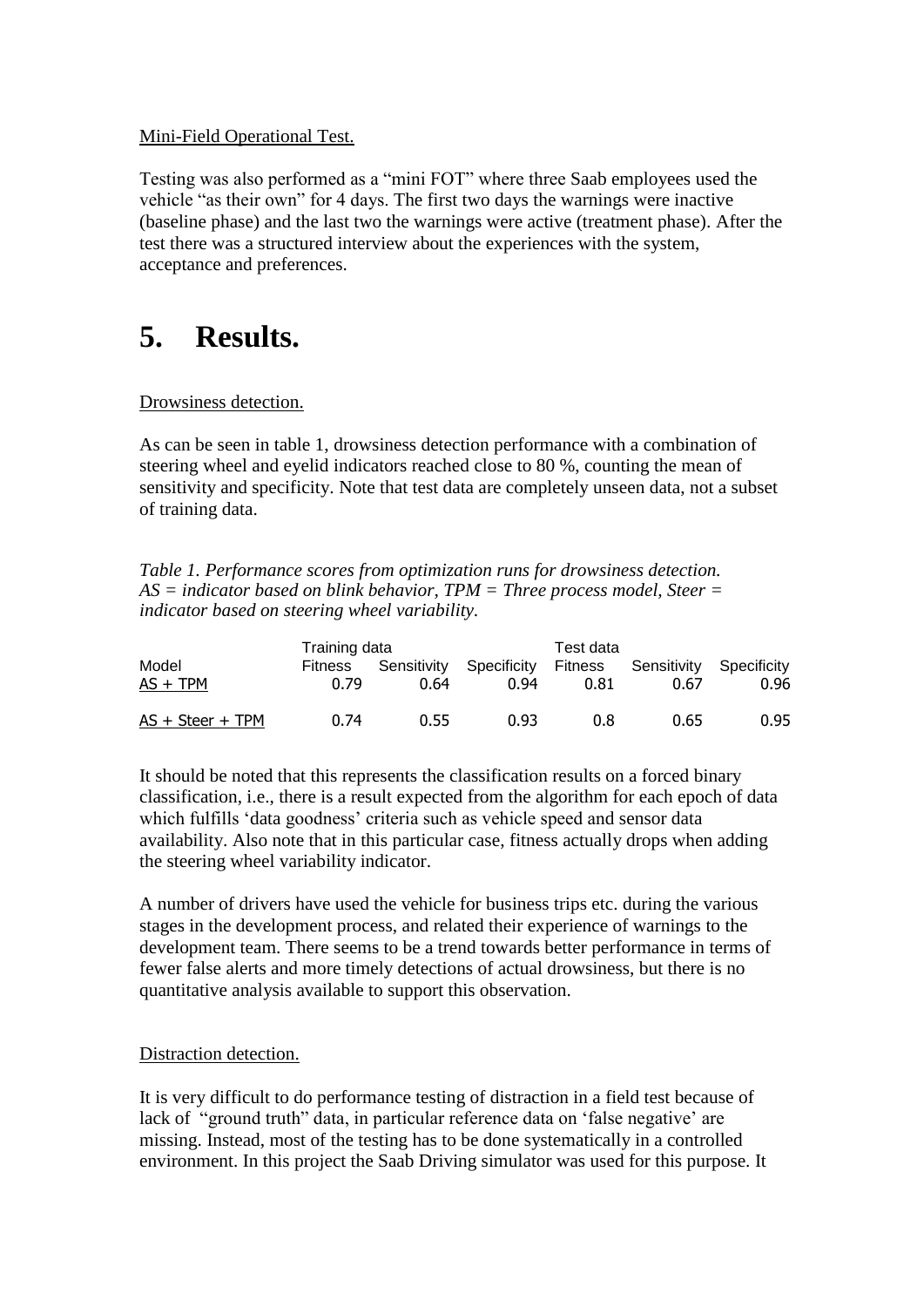had the exact same set-up of the driver monitoring system as in the test vehicle. Test with 49 participants were done in order to study availability, accuracy and precision of the AntiSleep sensor (Ahlström et.al. In press). This test showed that the system was capable of tracking the head- and eye in the area of interest for detection of sleepiness and distraction of a driver.

Results from the mini FOT showed that there were big differences in performance depending on participant characteristics. For some participants the AntiSleep showed poor performance but for others good. Also, the test revealed some other areas were improvement would be favorable, for example when and how to initialize the system. For the drivers where the AntiSleep worked well the distraction detection showed good performance. Only a few false detections could be observed (1-3 per hour driven).

#### Warnings during mini-FOT.

The warnings in the test vehicle were set to be rather strong on purpose in order to test the upper limit of driver acceptance. This meant that each warning had multiple modalities. Also, drowsiness warnings were repeated as long as the drive was regarded as drowsy. Some of the drivers reported that they experienced the warnings to be too strong. Especially the first time they had a warning was experienced as startling. Also, when having warnings repeated frequently, as for example once a minute a drowsiness warning, was experienced as very annoying.

### <span id="page-13-0"></span>**6. Fulfillment of FFI Traffic safety objectives.**

Driver Impairment, cognition and acceptance. (*Nedsatt körförmåga hos förare & Förarens kognition och tolerans*): The project has addressed driver impairment regarding drowsiness and distraction. Special focus has been on adapting systems to real road conditions and to collect data during real driving. The results reveal some difficulties when trying to apply laboratory results to real conditions.

Test/validation methods for safety systems (e.g. field studies). (*Metoder för test/validering av säkerhetssystem (t.ex. fältstudier)*): A vehicle was equipped with a state-of-the-art measuring system tailored to collect all data of relevance in an effective way. It facilitates supervised data collection as well as unsupervised. It has made it possible for the project to use the vehicle for a variety of purposes (functional tests, controlled tests, field operational tests and demonstrations).

Intelligent Safety Systems (e.g. integration of different safety systems). *(Intelligenta säkerhetssystem (t.ex. integration av olika säkerhetssystem)):* The developed system takes use of several systems also used for other safety functions, such as the seat belt and the lane tracker (used for lane departure warning). Additional to this it also use already available data from the vehicles own information system (engine, brakes, speed, etc.).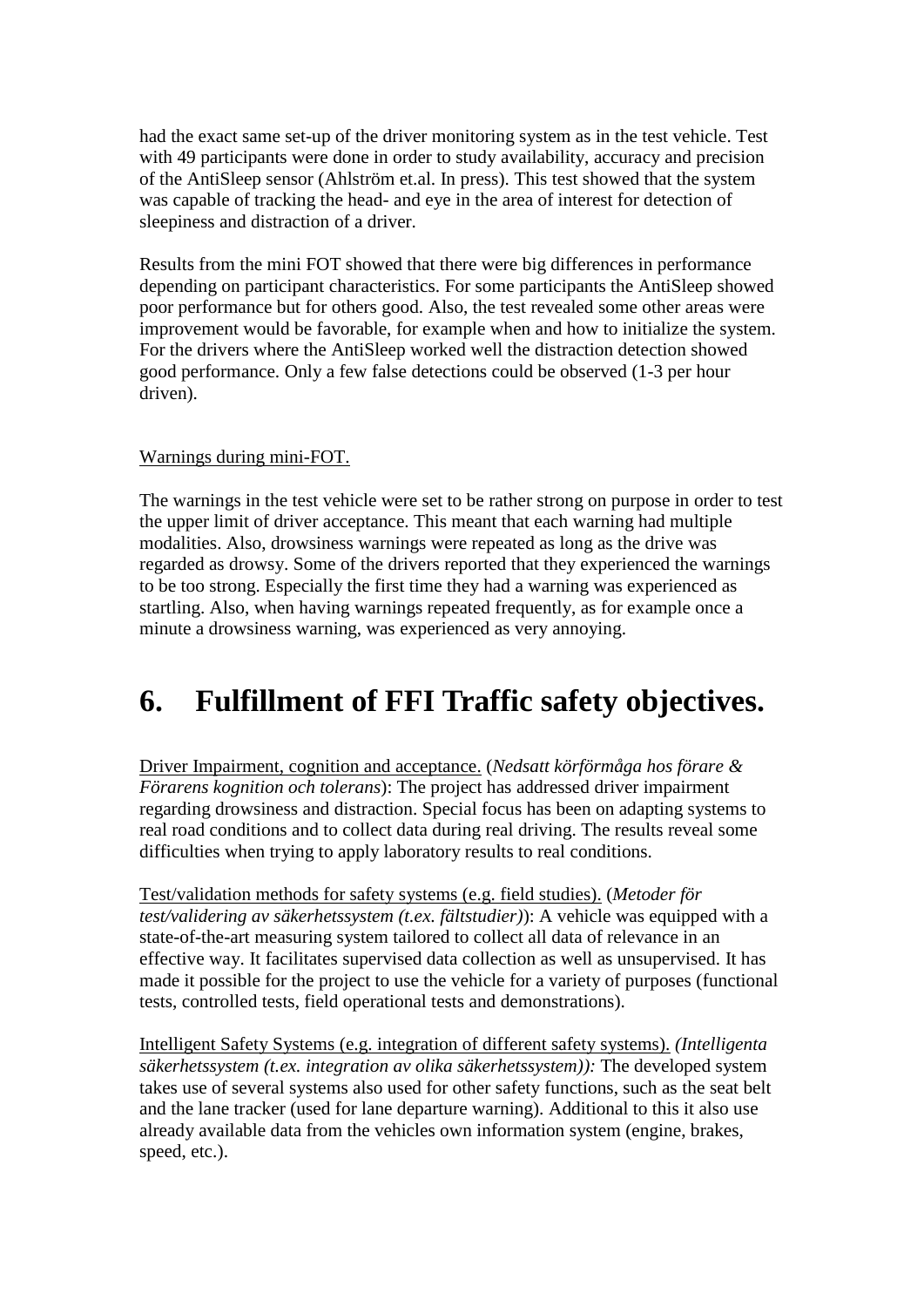Zero vision/reduce number of fatalities and serious injuries in traffic. *(Nollvisionen/Reducera antalet dödade och allvarligt skadade i trafiken)*: The project aimed to contribute to traffic safety by promoting an alert and attentive driver by technical means in the vehicle.

Swedish and Swedish automotive industry competitiveness (strenghten brands and cost effective solutions). *(Konkurrenskraft för Sverige och den svenska fordonsindustrin (Förstärkning av varumärken och kostnadseffektiva lösningar)*: The project team lined up a complete chain of competence for an innovation system – from science to product. (VTI – science and research, Smart Eye - technology forefront, Autoliv – automotive supplier and Saab Automobile – OEM).

# <span id="page-14-0"></span>**7. Conclusions and recommendations.**

#### Drowsiness detection.

Best performance with current implementation of indicators is the combination of long blink, head pitch and three-process model. Adding either the steering- or lane tracker indicator doesn"t give any clear performance benefit. This doesn"t necessarily mean that these indicators are unusable, only that the current implementations of them are not good enough. Furthermore, driving performance based indicators may also detect driving impairment from other causes than drowsiness, which can reduce the performance score.

One example of a problem with the generic variability indicator is the current implementation of the steering wheel indicator. It optimizes to be sensitive to very small corrections with the steering wheel. If the vehicle dynamics or environment changes, the indicator stops working as intended.

Finally – the current implementation of the fitness function using sensitivity and specificity might not be the best solution. For example, looking at data from both experiments, the Lane-Steer-TPM combination had almost the same fitness value as Long blink-Head pitch-Steering-TPM. But when looking at the number of found drowsy periods, the Long blink-Head pitch-TPM combination had almost 30% better performance. Thus, there"s clearly some room for improvements of the fitness function.

#### Distraction detection.

The distraction detection performance was very dependent on a good performance of the Driver monitoring system. Although signal- and data treatment helped to overcome some shortcomings, an improved capability to track eye movements would mean a lot to the overall performance. However, when the driver monitoring system worked well (as it did on several drivers) the detection worked fine and with very few false detections.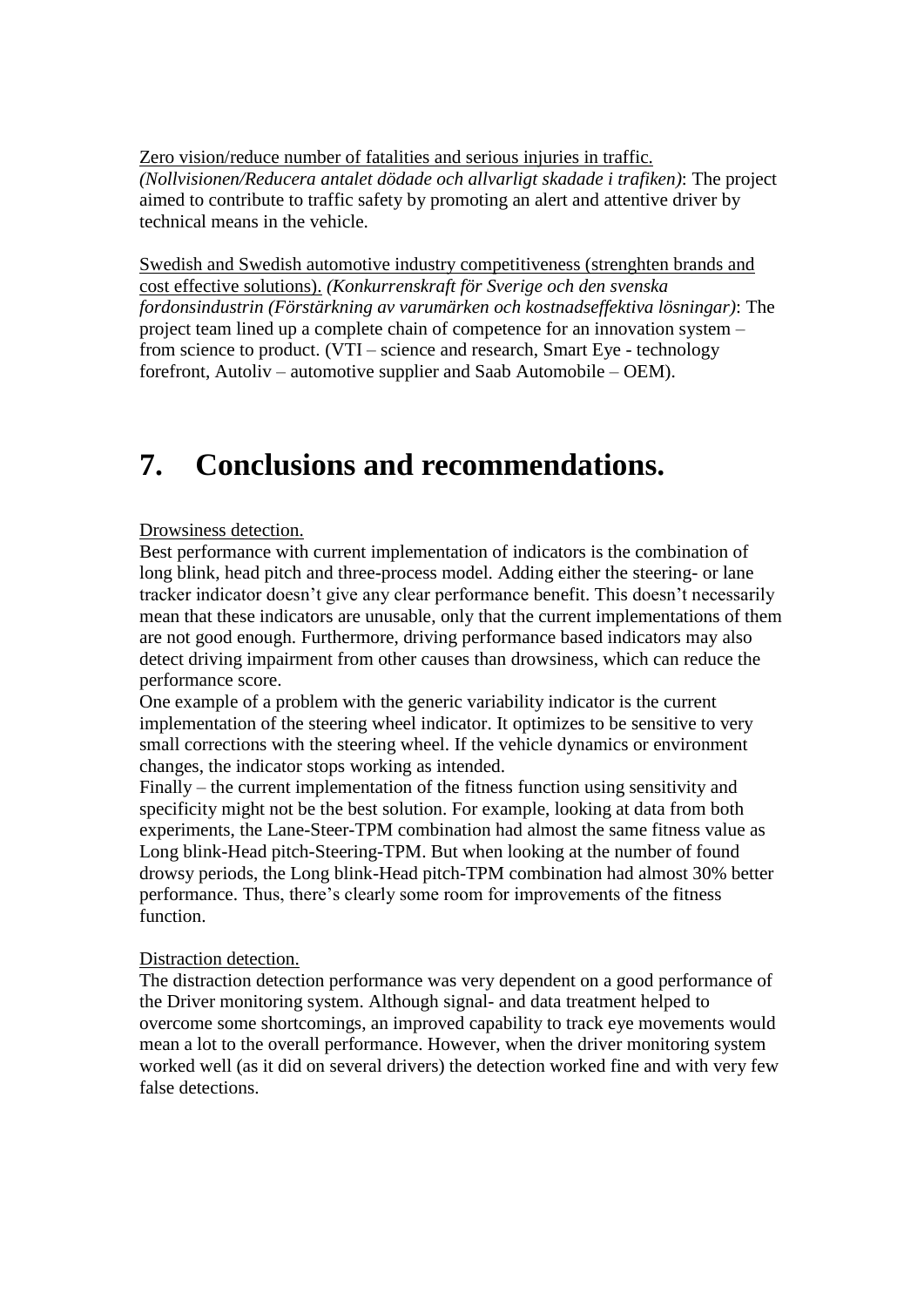#### Driver warnings.

Some of the drivers reported that they experienced the warnings to be too strong. Especially the first time they had a warning was experienced as startling. This emphasizes the need for careful tuning of warnings; to be mild in order to gain user acceptance but not too weak so that it can be missed, and strong enough to be effective but not too strong in order to gain user acceptance. There is also a need to look deeper into the semantics of the drowsiness warning and the timing of it in relation to drowsiness status. How should an early warning be expressed? How will the driver react on a strong warning when very sleepy?

#### Field tests.

.

The field tests were carried out successfully with only minor data loss due to technical problems. Also, most of the planned tests could be executed and only a few participants were excluded (could not participate due to personal reasons) and only a few test runs were excluded due to poor weather conditions. All test procedures and staffing worked well and can be recommended for future tests. What is needed is further testing in other road environments. So far tests have been done on one road type only (two-lane rural road) and additional data collection must be done, primarily on motorways.

### <span id="page-15-0"></span>**8. Project deliverables.**

- 1. Test vehicle equipped with a D4SF system including warnings and a data logging system for field tests.
- 2. A D4SF system including warnings installed in Saab Driving simulator.
- 3. SW module for distraction detection based on AntiSleep system.
- 4. SW module for drowsiness detection based on AntiSleep system.
- 5. SW module for drowsiness diagnose with input from multiple indicators.
- 6. SW module for driver warning management.
- 7. Field test database from experiment I and experiment II.
- 8. Report: Experiment I and II, set-up and execution.
- 9. Report: Drowsiness detection specification.
- 10. Report: Drowsiness performance.
- 11. Report: Distraction specification.
- 12. Report: Test vehicle specification.
- 13. Report: Owner"s manual for D4SF.